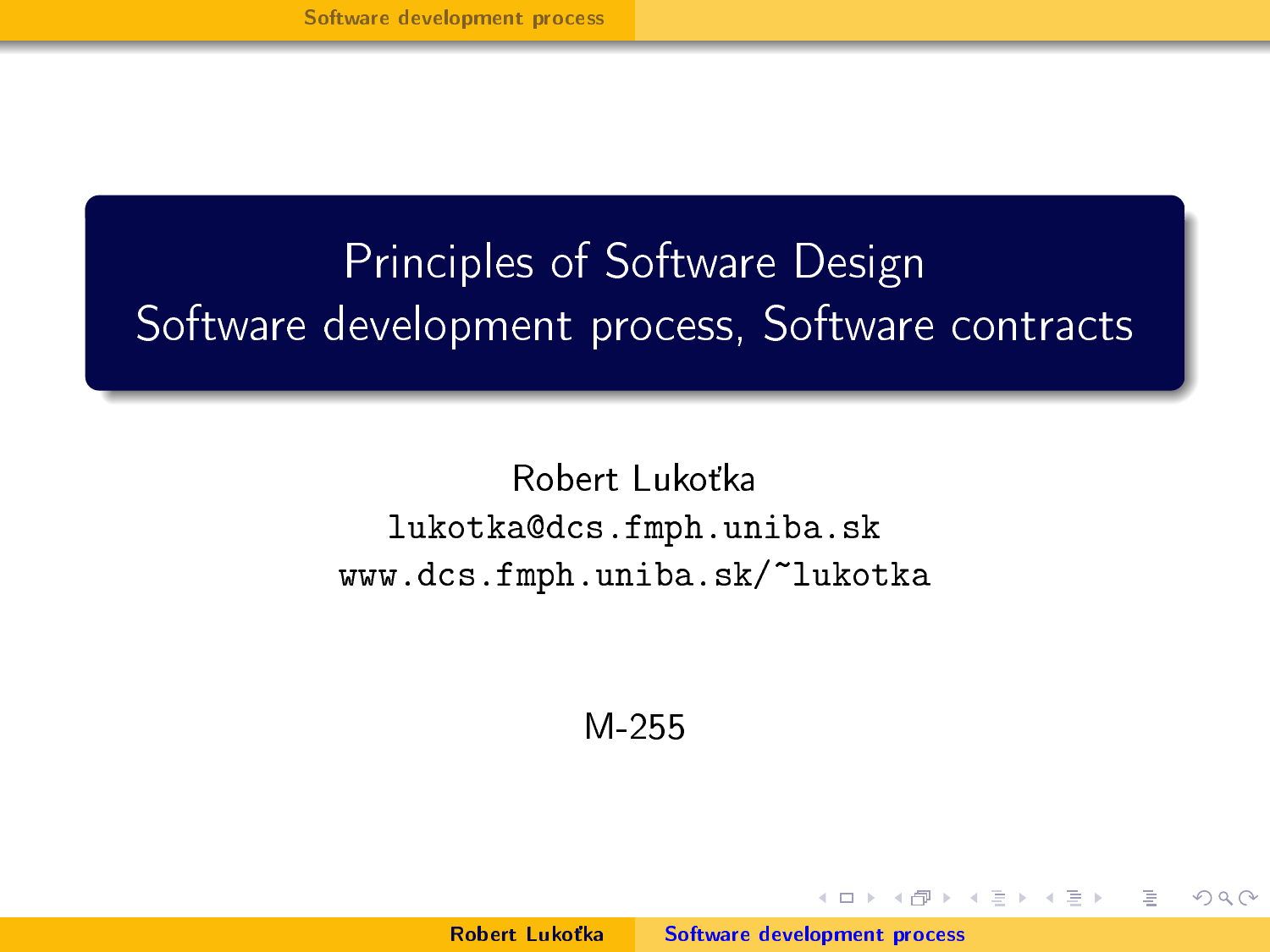# <span id="page-1-0"></span>What needs to be done for a product to be created?

- (Business analysis)
- **•** Requirements
- **•** Design
- Implementation (Construction)
- Verification and validation
- **•** Deployment
- **•** Maintenance

 $1.7 + 1.7 + 1.7$ 

重き  $\equiv$ 

 $\equiv$   $\rightarrow$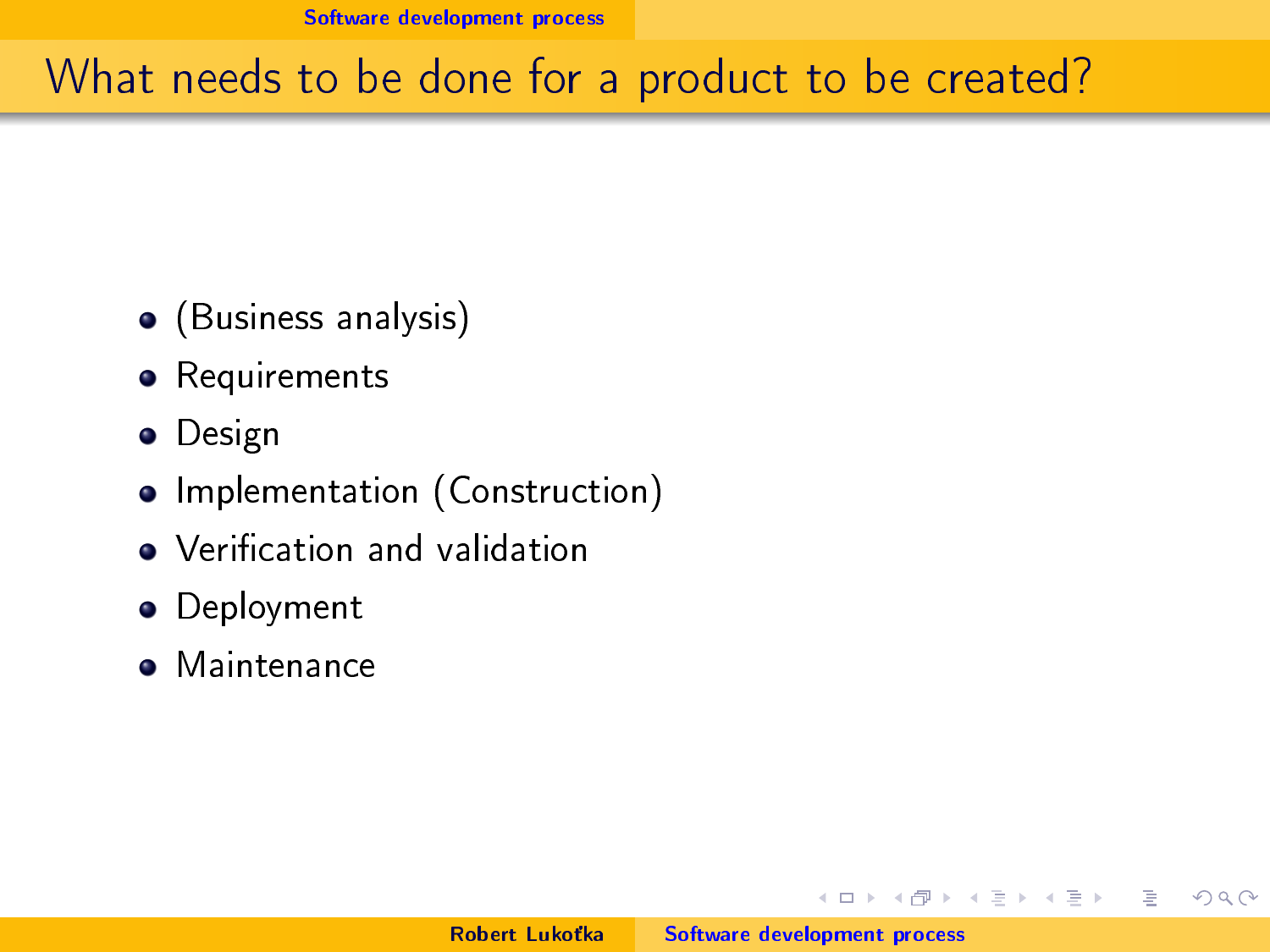# Basic SW development methodologies

- Waterfall approach: Every phase starts after the previous one finishes.
- Iterative approach: You select a small part of the system, build it in a waterfall style.

Maybe the right question is: how many iterations should you do, long should an iteration take?

 $4.71 \times 4.77 \times$ 

(手) ()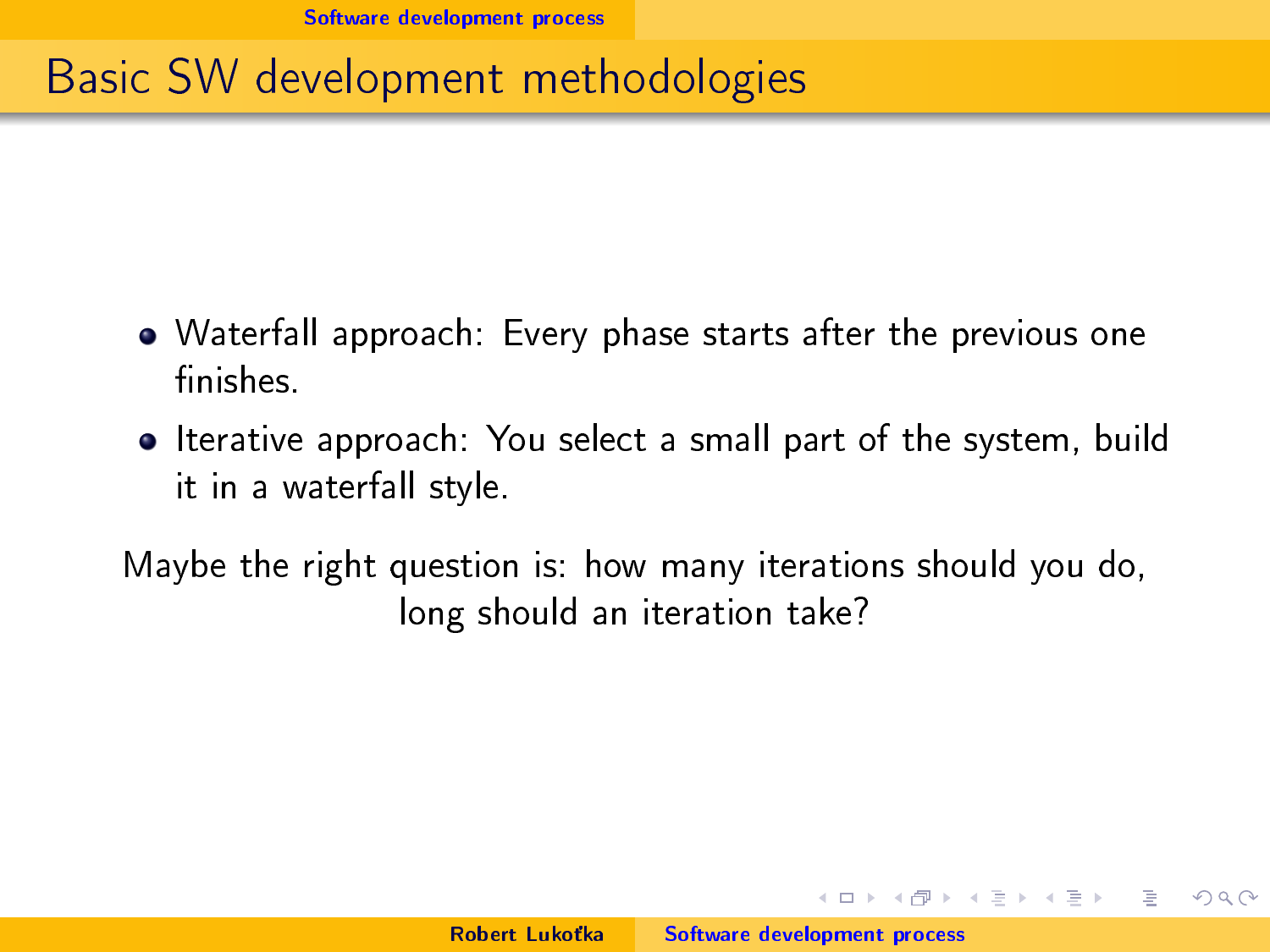# Comparison: waterfall vs iterative

Waterfall approach

- Verification and validation at the end of the process.
	- Errors within any phase are found only at the end of the project (especially bad for errors in requirements).
	- We cannot evaluate whether the objectives of the project are attained during the process.
- For long projects, it is very natural that the requirements change
	- We may not have enough knowledge on how to attain the goals of the project.
	- Outside interference (Change of strategy within the company, legislative change, etc.).
	- Change avoidance may impact the quality of the product.
- Unknowns may exist when the requirements are fixed.
	- Can this even be implemented, how fast, under which design?
- You cannot deploy partial product.

メロト メタト メミト メミト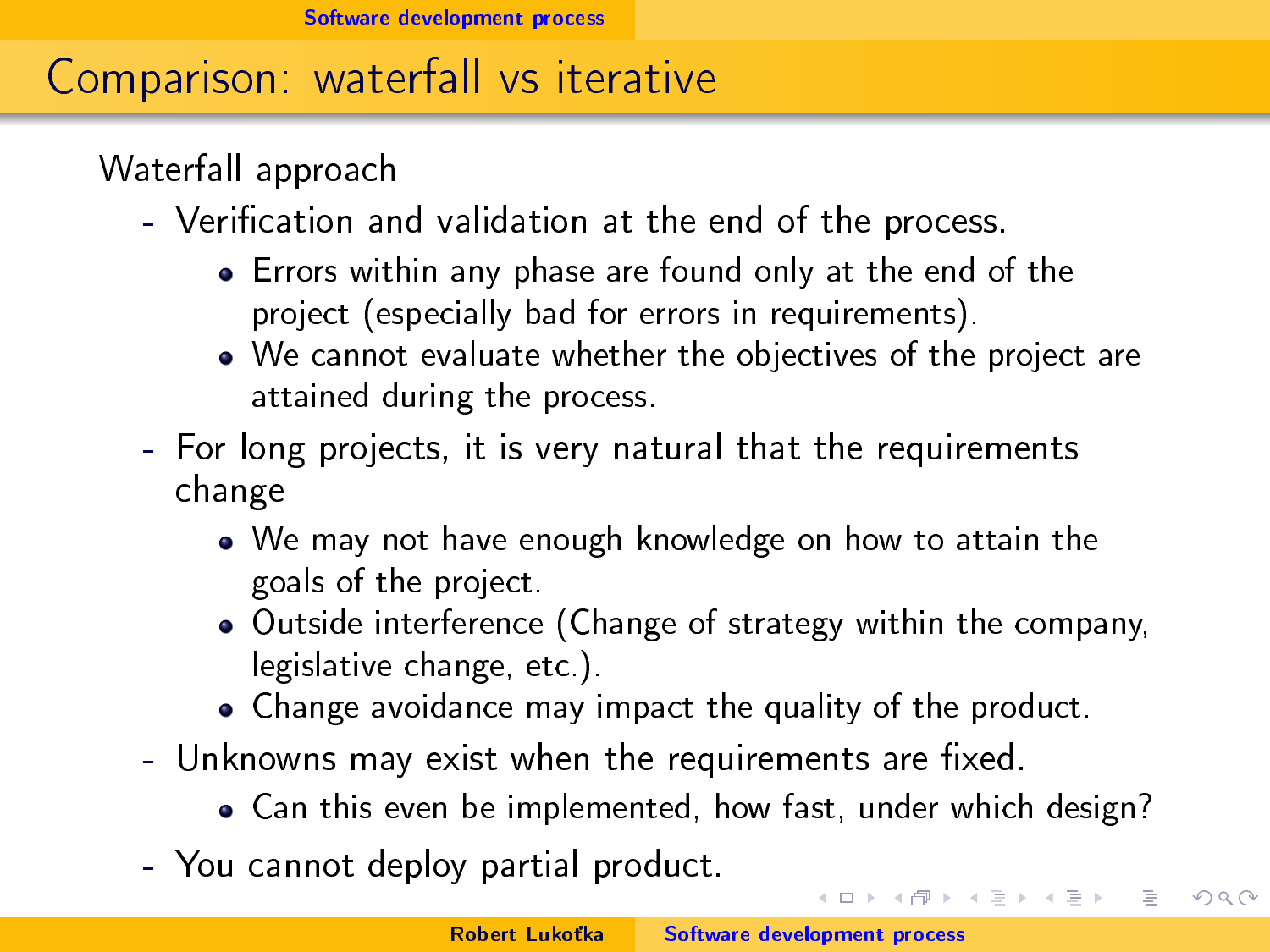# Comparison: waterfall vs iterative

Waterfall approach:

- + Easier to manage (in most aspects).
- + Easier to determine scope, time and price.
- + Allows to focus on each phase separately.
- + Guarantees that a reasonable documentation exists.

 $1.7 + 1.7 + 1.7$ 

重量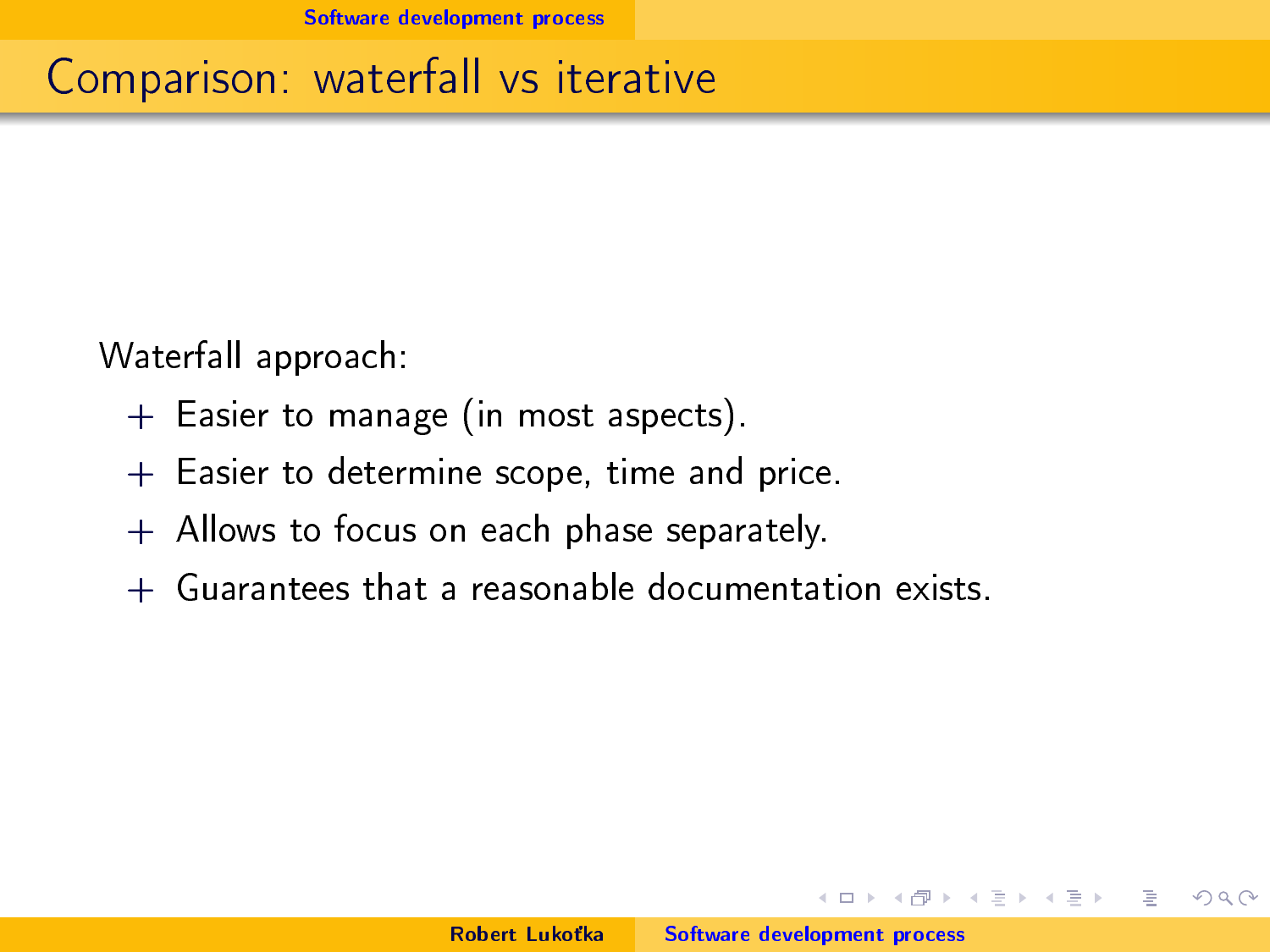# Comparison: waterfall vs iterative

Iterative approach:

- + Allows to deploy partial product
	- Best way to clarify the requirements and the scope of the project.
- + Deals easier with changing requirements.
- + Faster feedback (not only with respect to requirements)
	- Requires flexible design and higher quality of code
	- It is hard to determine scope, time, and price
		- This is a common requirement in the industry.

イロト イ母 トイラト

 $\rightarrow$   $\pm$   $\rightarrow$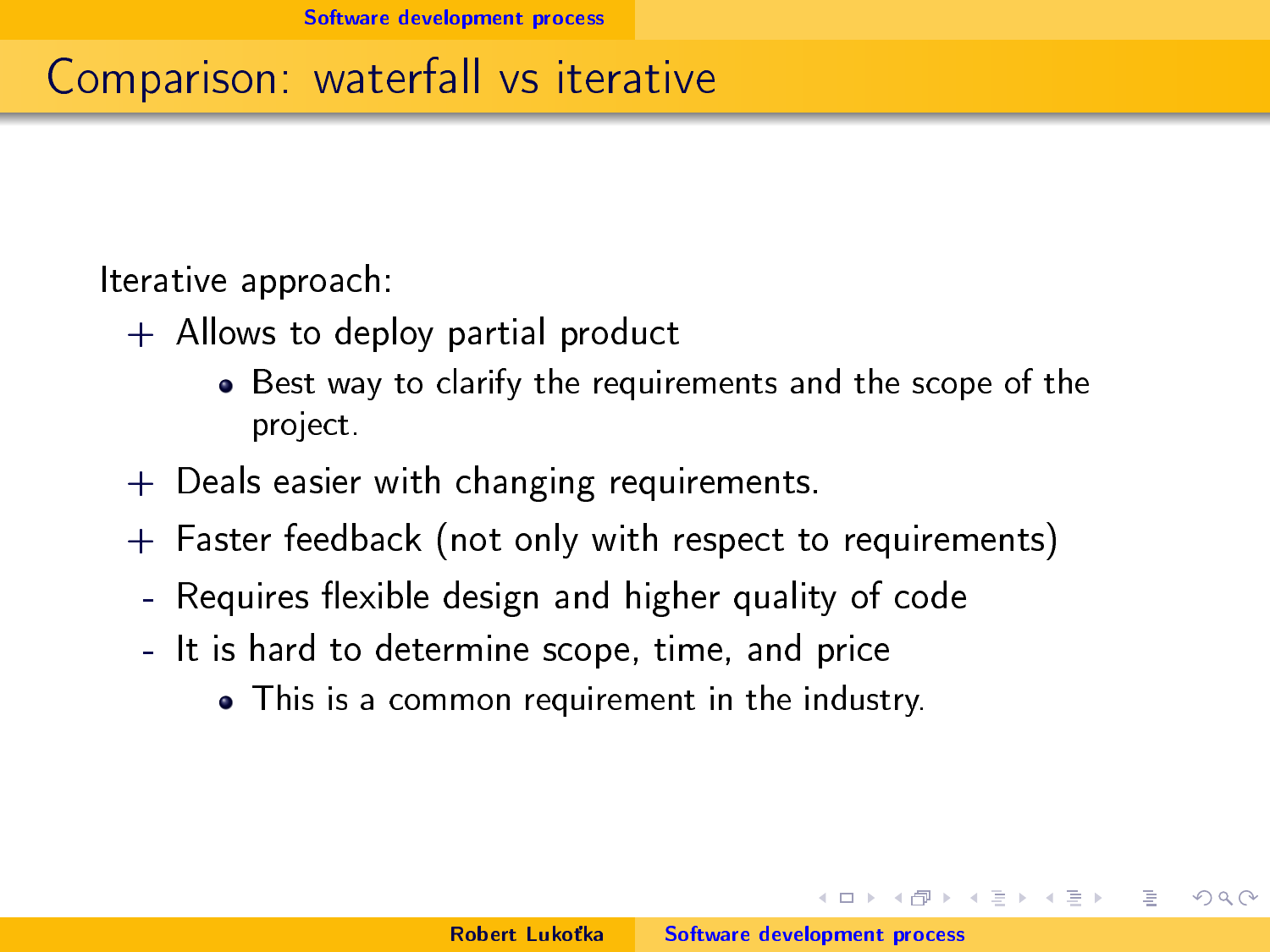#### Which approach to use

Iterative approach is typically superior. When is waterfall approach appropriate

- Requires stable and well defined requirements, not many unknowns in the solution.
- It is not easy to test or deploy the solution.
- High requirements on safety and reliability.
- You need to determine price, scope, and time fast (You need to waterfall at least until requirements / analysis).

 $4.71 \times 4.77 \times 4.77 \times$ 

**All Britain**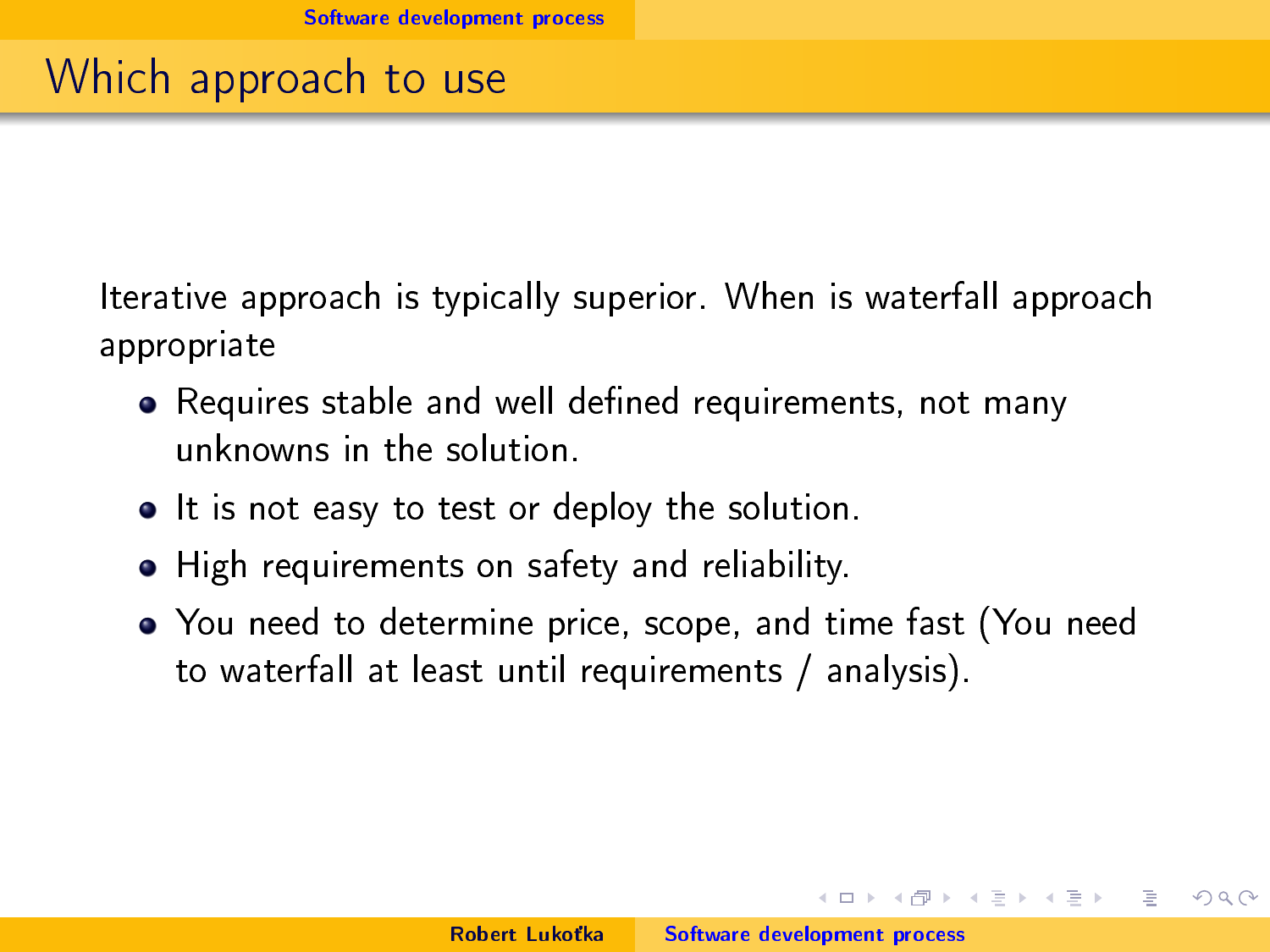# Good practices in iterative development

You will hear about this during the whole semester: Some of them

- **Close collaboration with the customer.**
- Various design practices to enable changes.
- Various practices to have software that is easy to change.
- Automate build and testing.
- **•** Frequent delivery.
- . . .

 $4.71 \times 4.77 \times$ 

 $\equiv$   $\rightarrow$ 

**ALCOHOL:**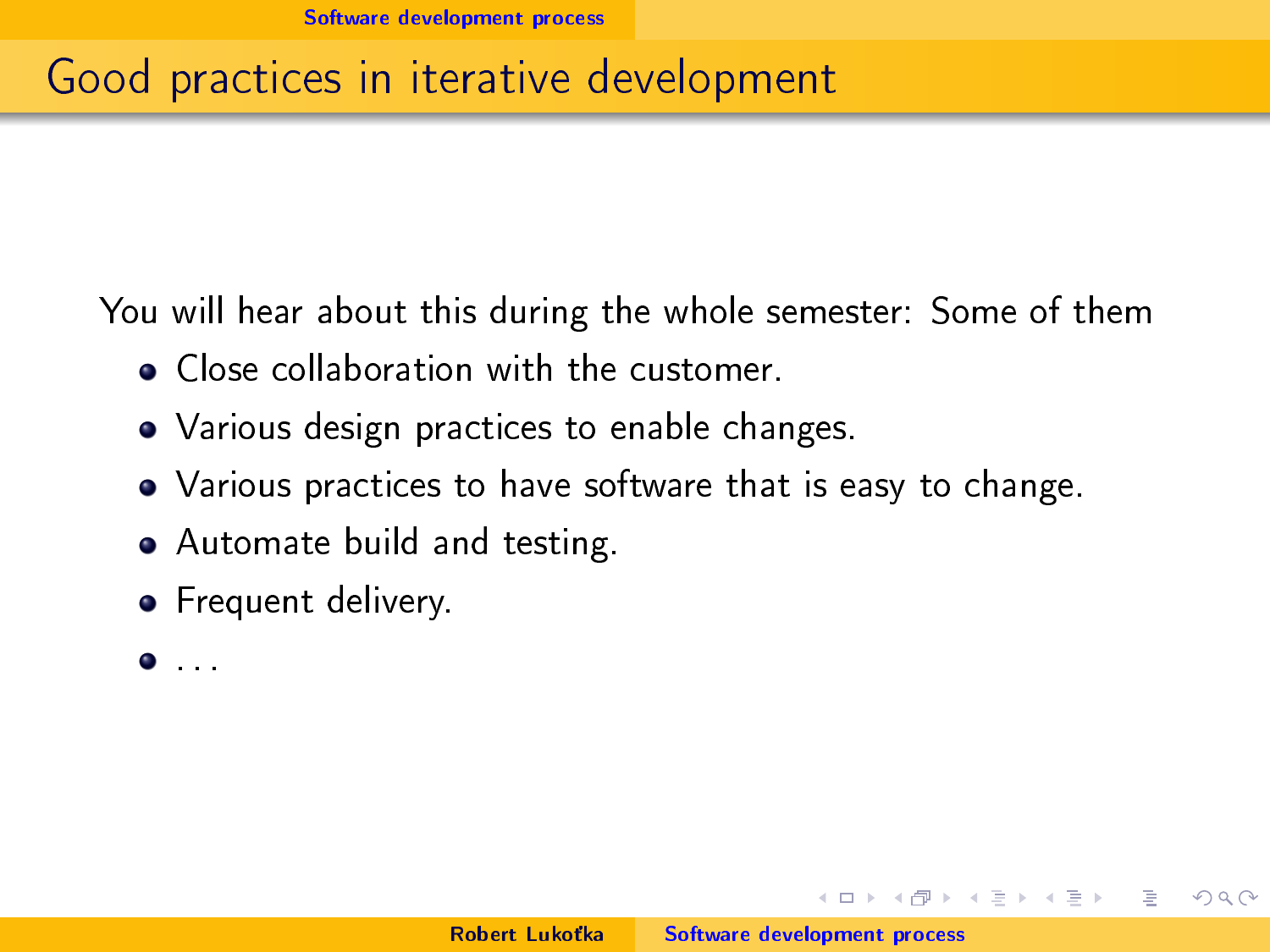Fast feedback is valuable.

- It is easier to correct an error if you detect it fast.
- You can avoid similar errors in the future.
- You can evaluate if the project can fulfill the project objective better (fail fast).
- Some feedback is more valuable than other
	- It is important in which order we build our application.

 $1.7 + 1.7 + 1.7$ 

重量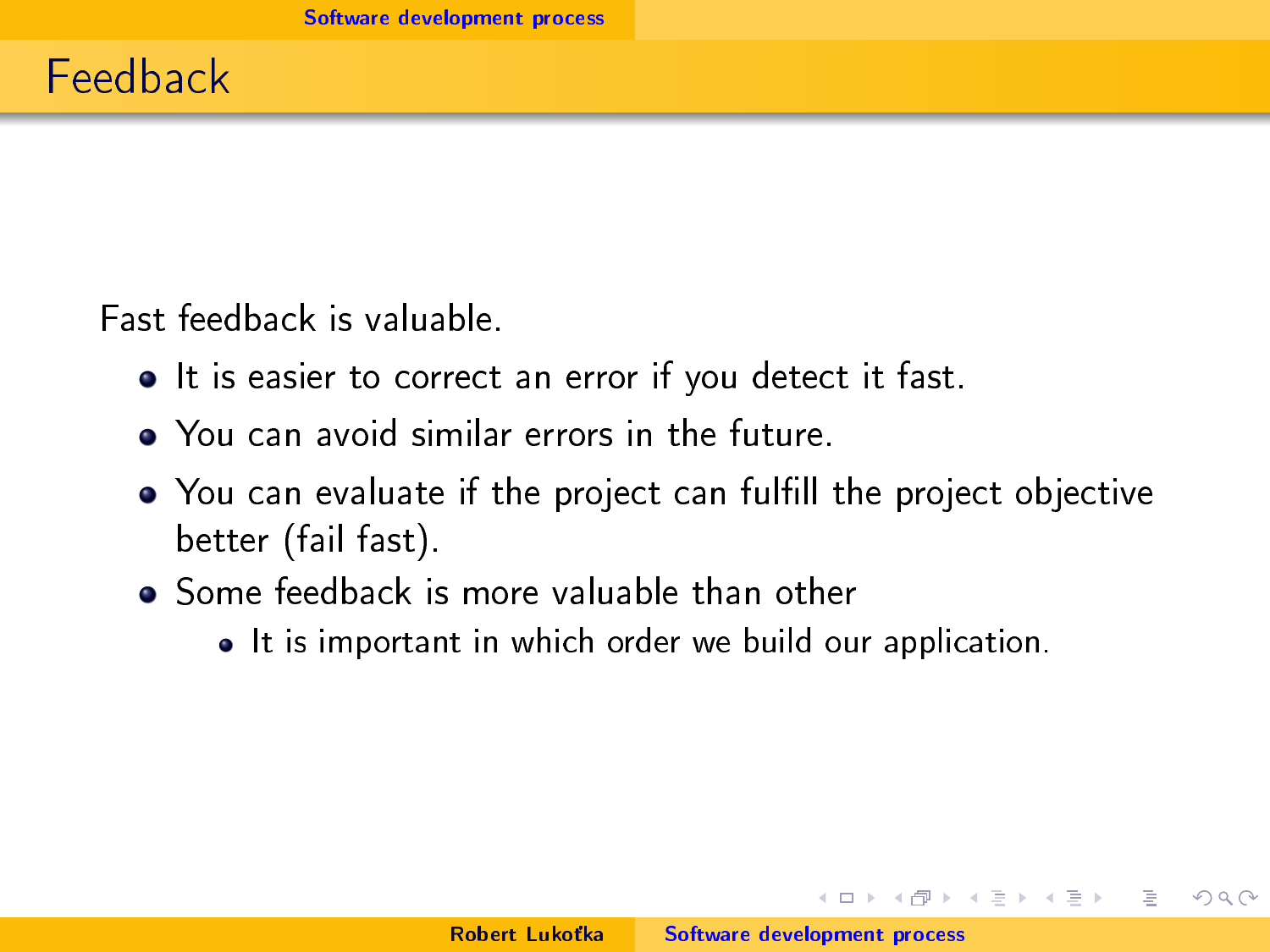#### Feedback - examples

- The software project with requirements as defined cannot fulfill the business objectives of the customer.
- An error in the requirements.
- Incomplete requirements.
- $\bullet$  A "bug" in the implementation.
- Two different part of the system cannot communicate with each other.
- The architecture cannot fulfill the requirements.

 $1.7 + 1.7 + 1.7$ 

 $\equiv$   $\rightarrow$  $\rightarrow \pm \rightarrow$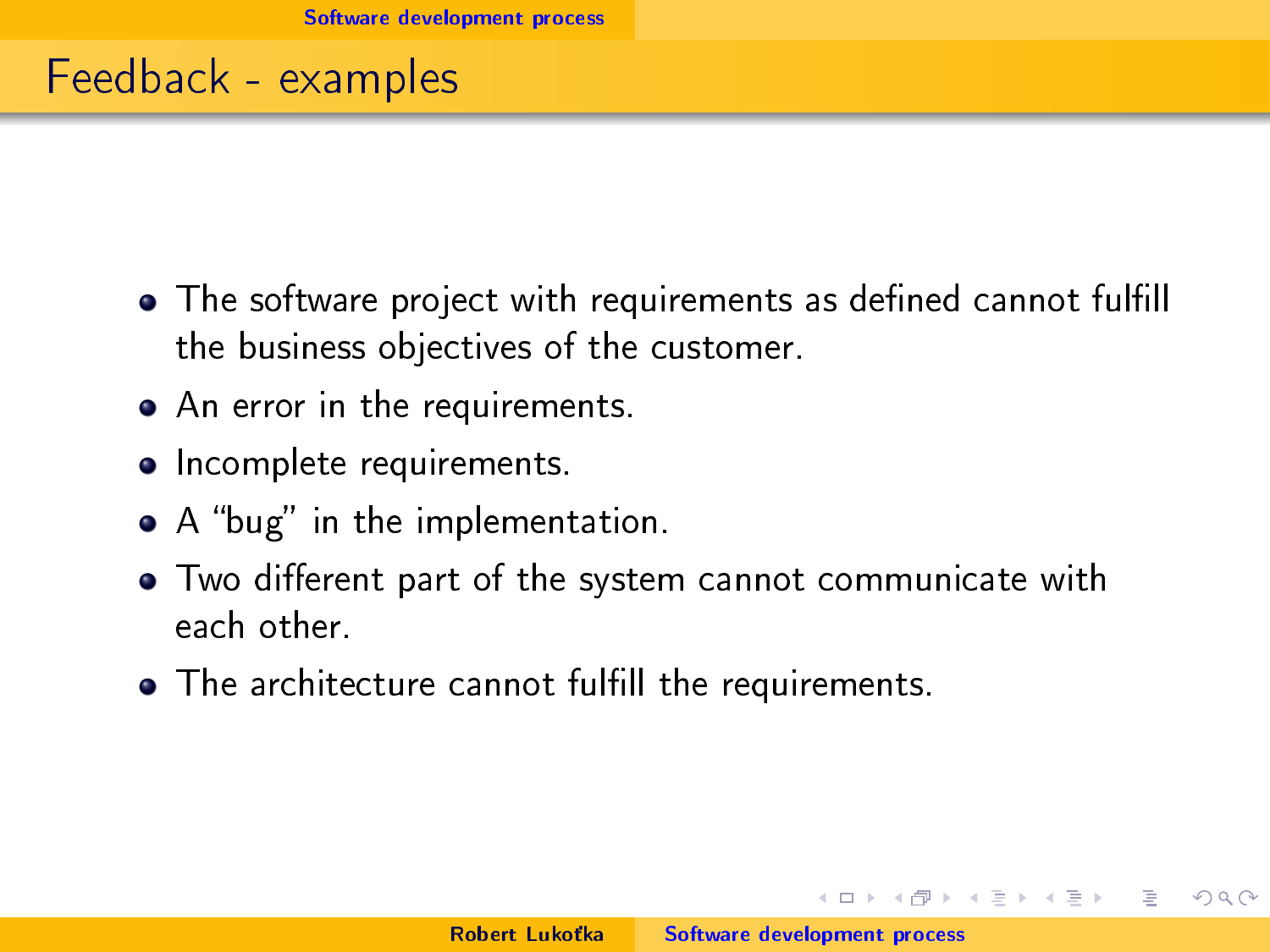#### Waterfall - Iterative, what else

Sometime you plan not to use what you have done:

- **•** Prototyping
- **•** Evolutionary

Prototyping - why to build something that will be thrown away?

Faster and cheaper feedback

イロト マ母 トマ ヨト マ ヨトー

 $\equiv$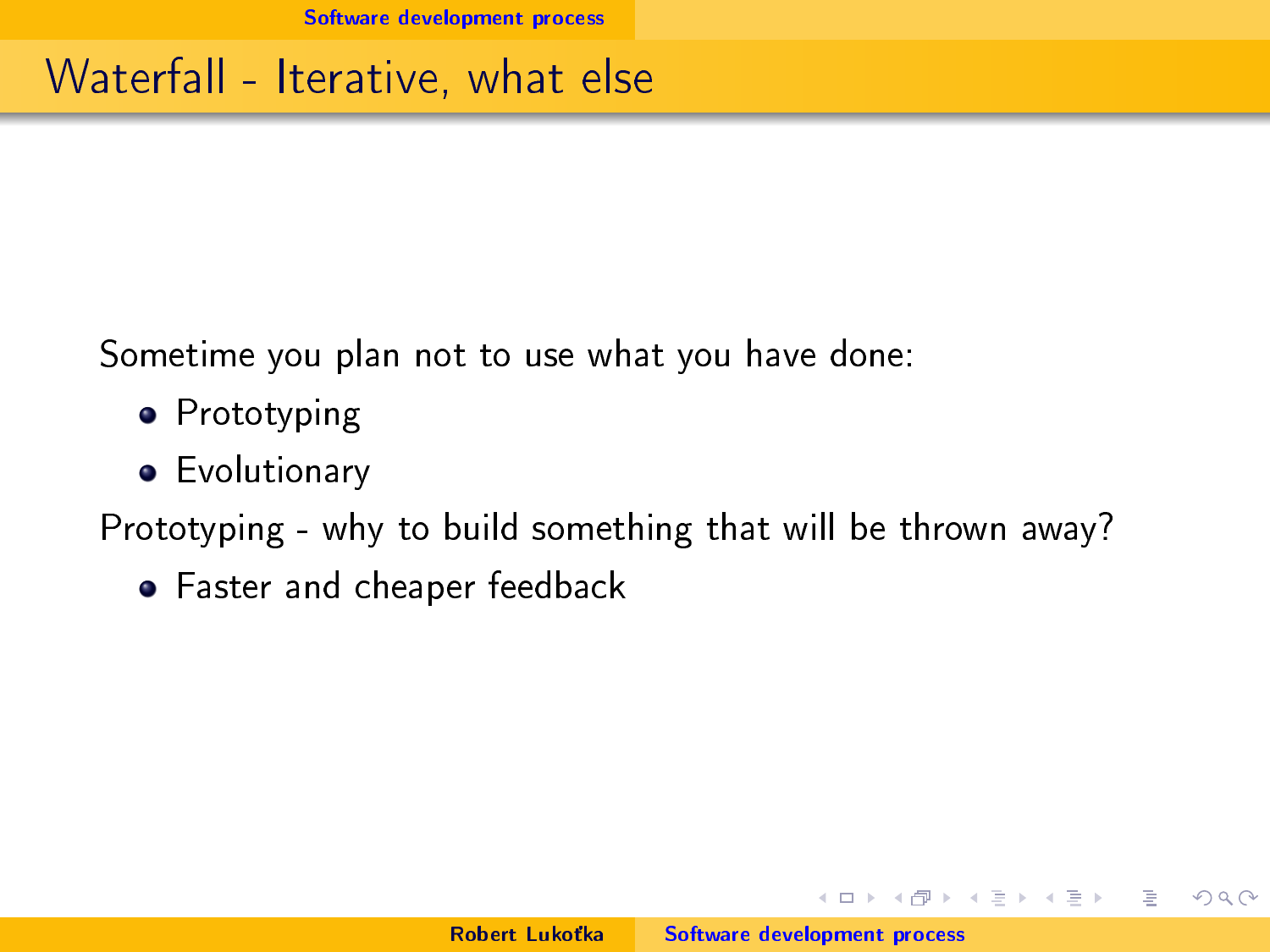#### Predictive vs. adaptive

Other two main aspects of running a project

- **•** Predictive planning
	- The focus is on predicting time, and money necessary to produce given scope
	- Works well if there are not too many unknowns.
- Adaptive planning
	- The focus is on what should be build.
	- Constantly adapting the plan according to the feedback.

イロト イ母 トイラト

**All Brakers**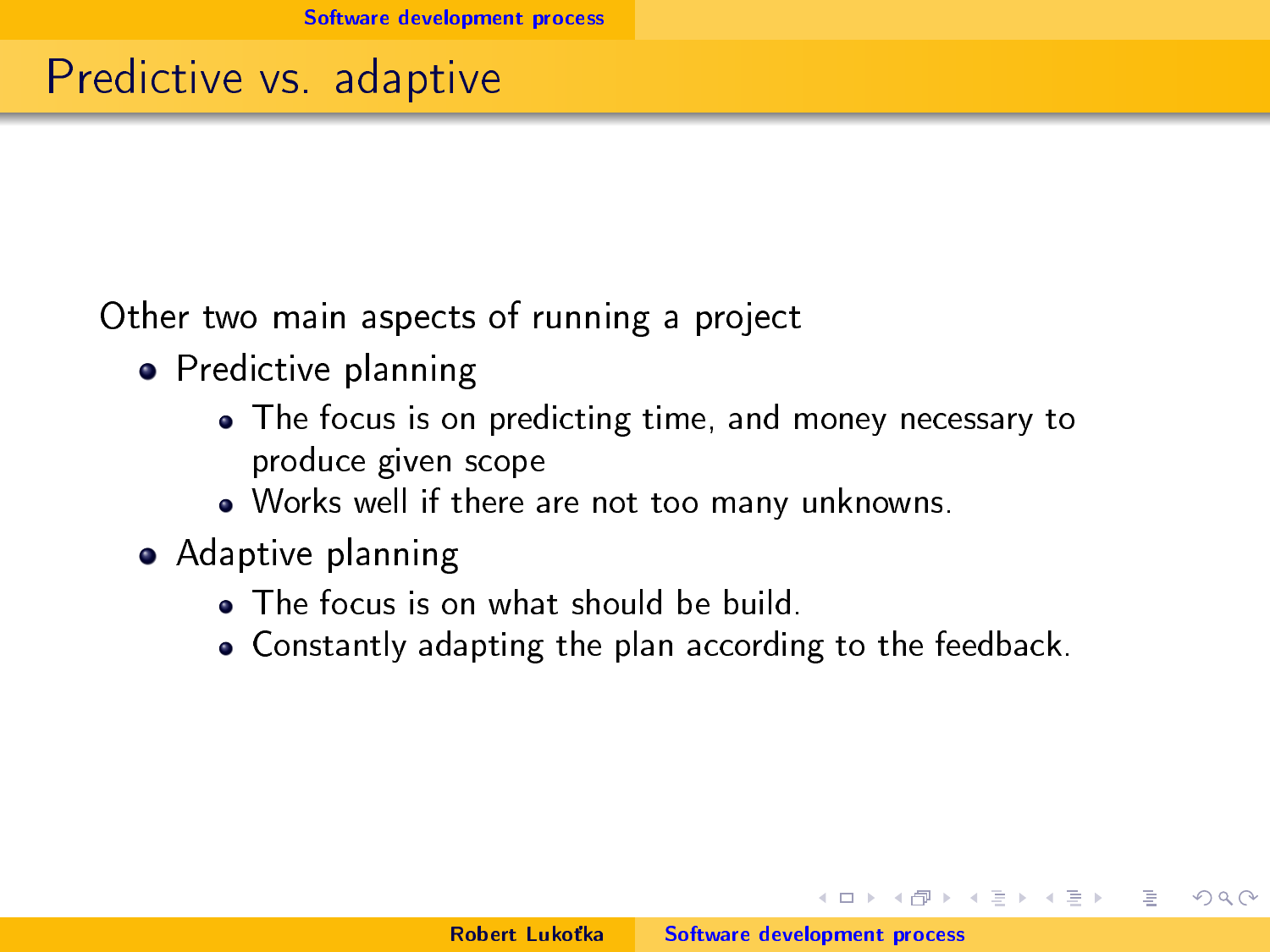#### Software development process

An functioning organization should have defined processes covering most tasks/projects types

- It is not practical for each project to have its own process.
- An organization may have several processes that share some parts..
- An improvement of the processes should be an integral part of the process.

 $1.7 + 1.7 + 1.7$ 

 $\rightarrow$   $\pm$   $\rightarrow$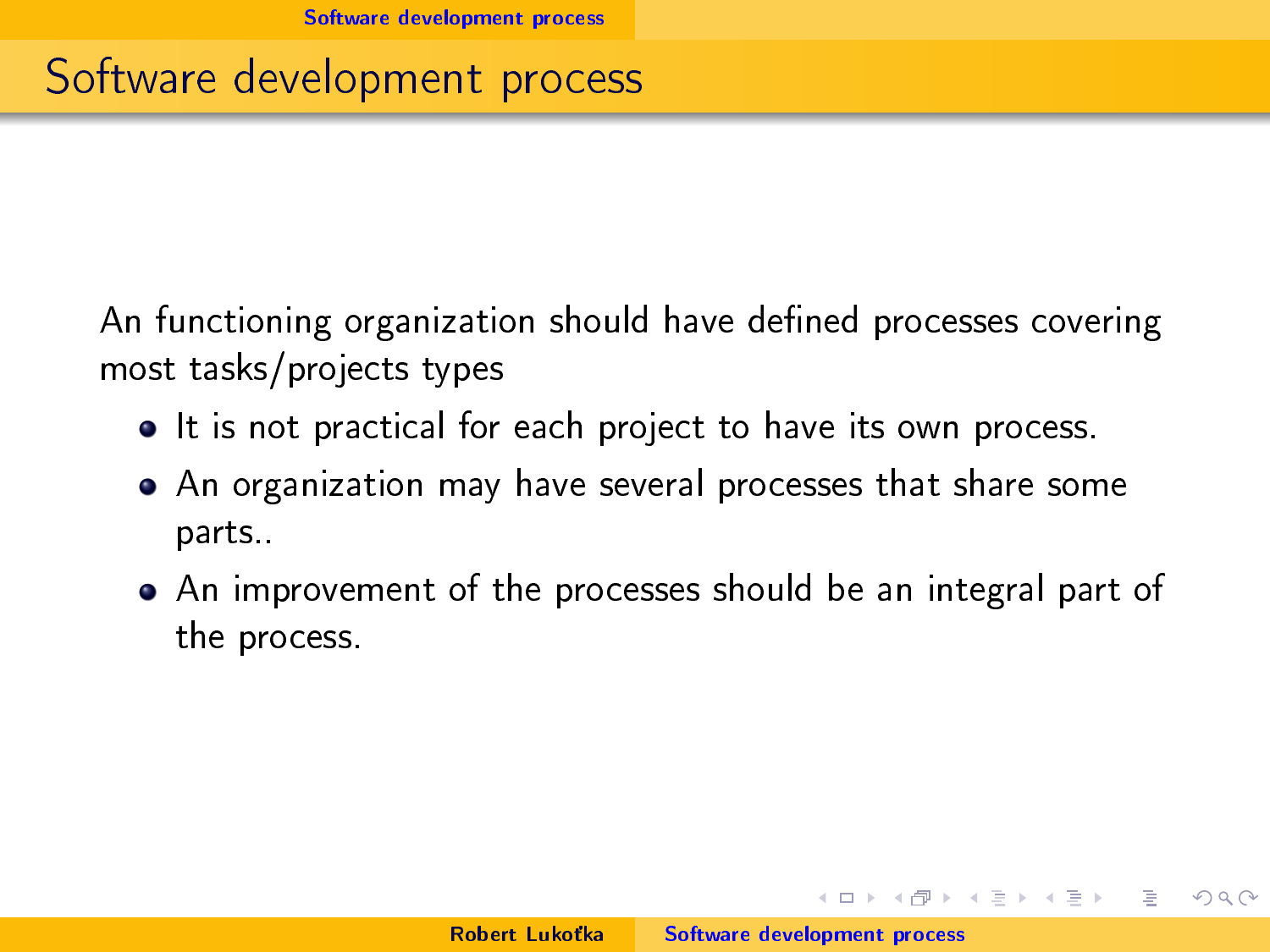Not a software development process (this is quite common misconception). But it implies

- **•** Iterative development.
- **•** Adaptive planning.

It is defined by the set of principles proposed in [Manifesto for Agile](https://agilemanifesto.org/) [Software Development](https://agilemanifesto.org/)

 $1.7 + 1.7 + 1.7$ 

 $\equiv$   $\rightarrow$  $\rightarrow$   $\pm$   $\rightarrow$   $\equiv$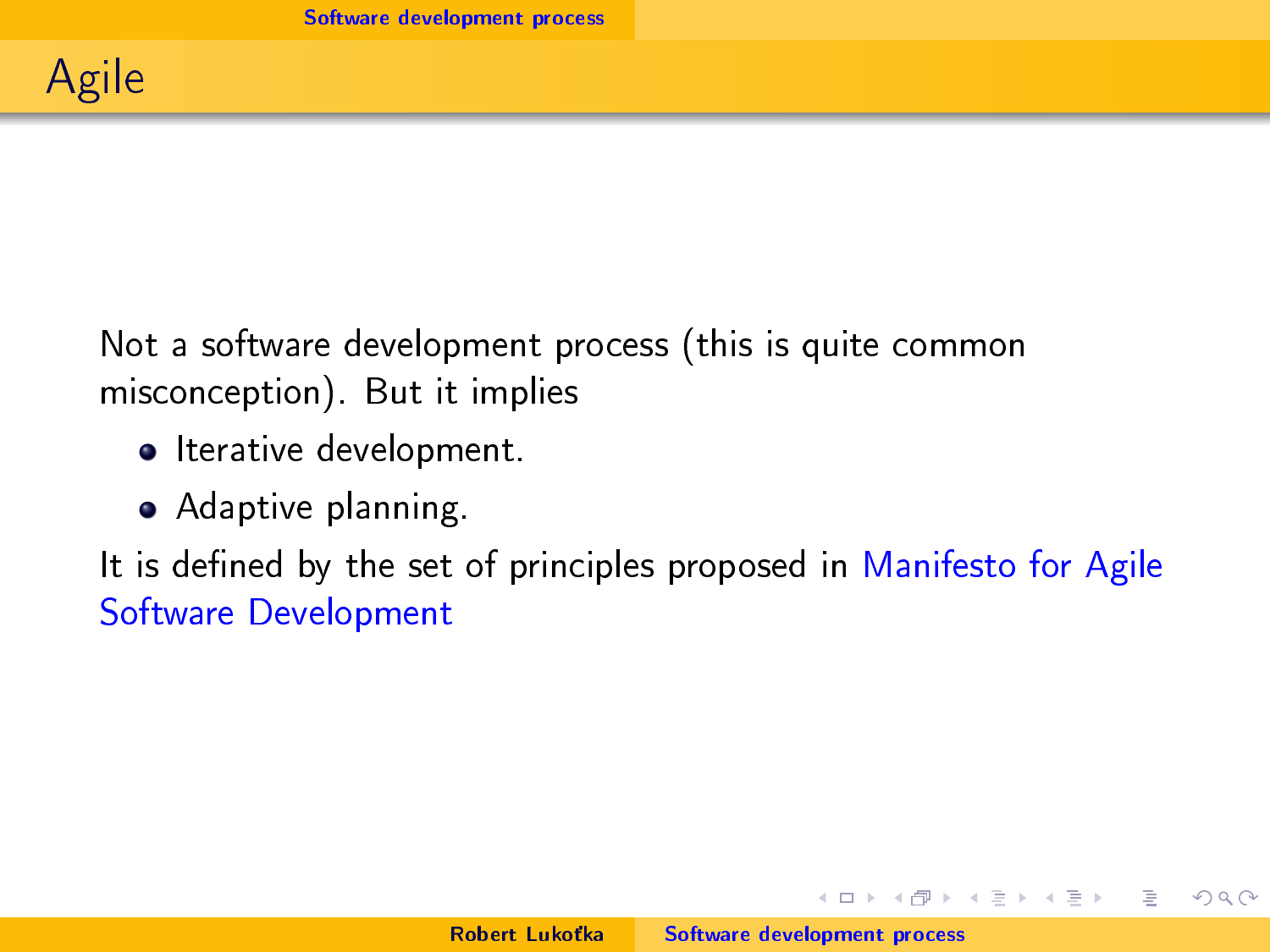Software contracts

#### Is there a difference between buying tailor-made furniture?

メロト メタト メミト メミトー

重

 $2Q$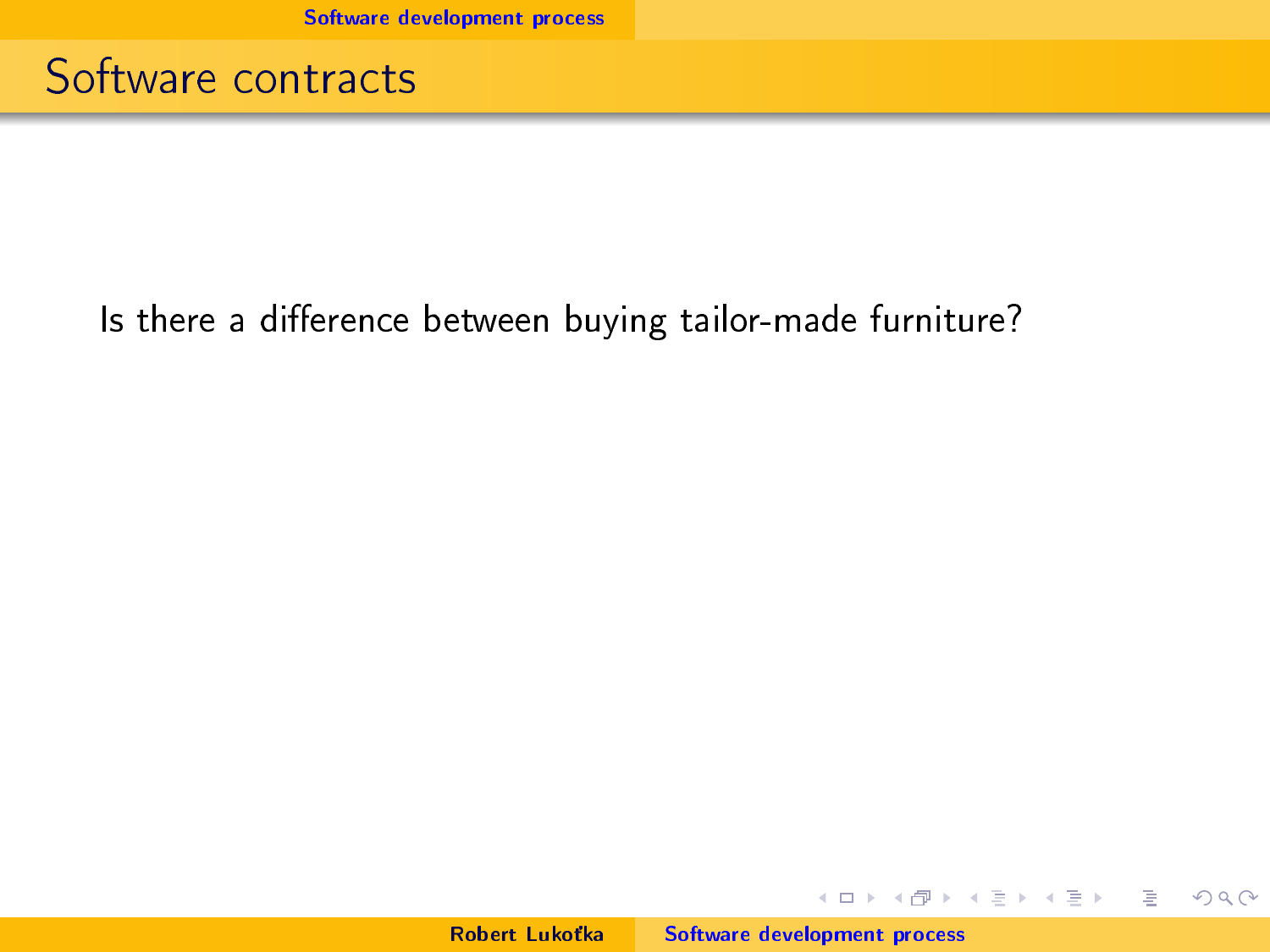Is there a difference between buying tailor-made furniture?

- Software is an incredibly complex product.
- Even if you know what to build it is hard to specify everything.
- A big issue is the lack of vocabulary (customer is familiar with different domain).
- Very often the effect of the produced software on the customer is unknown.

 $1.7 + 1.7 + 1.7$ 

 $\rightarrow$   $\pm$   $\rightarrow$ 

 $\equiv$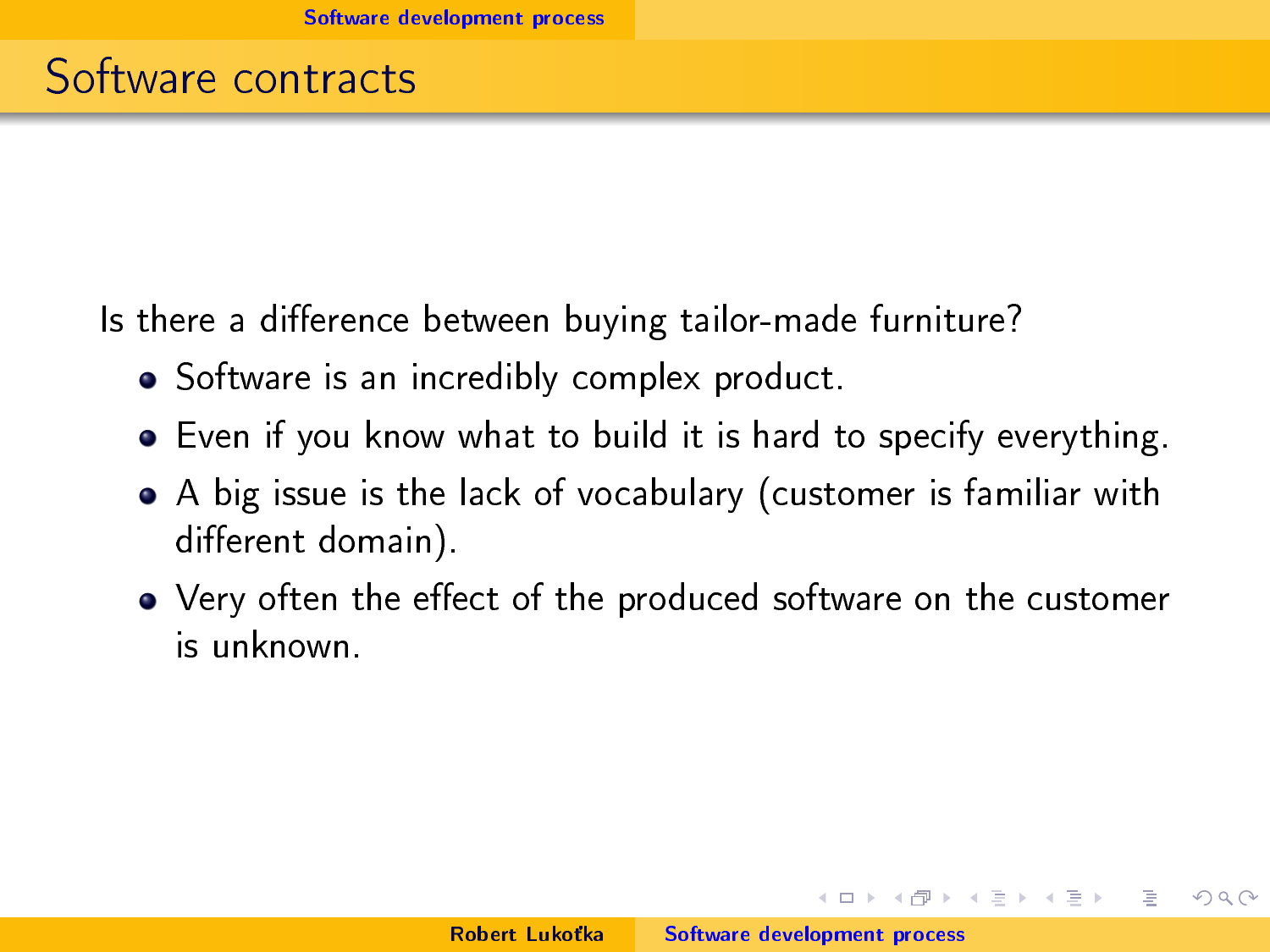Software contracts

How to write a software contract when it is unknown what should be built?

• Contracts are about dividing the risks and profits.

イロメ イ部メ イヨメ イヨメー

 $\equiv$ 

 $OQ$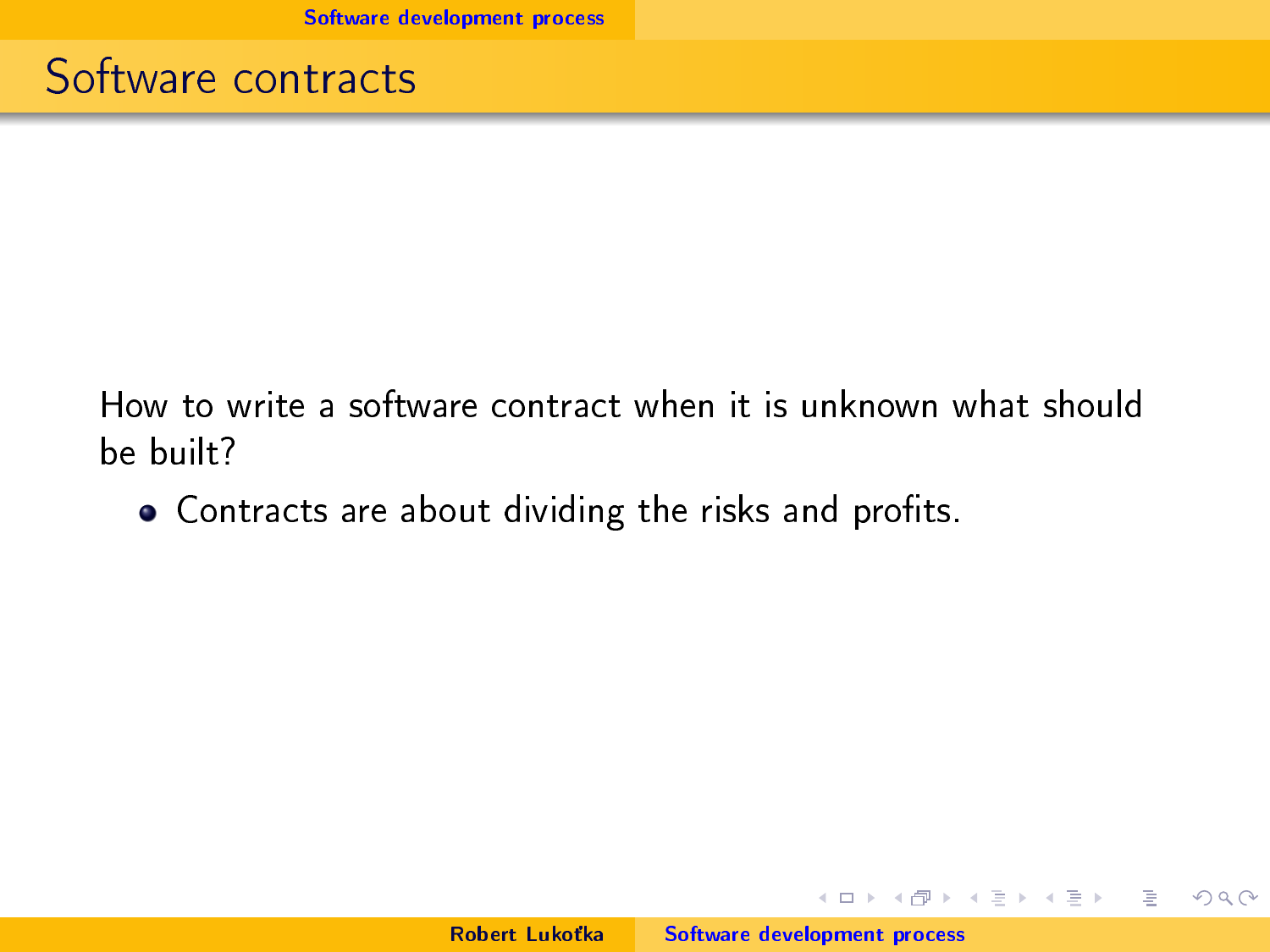#### Software contracts

Fixed price, time, and scope.

- You need to know the scope of the project
- **•** Implies waterfall at least until requirements are set.
- It is hard to change requirements.
	- Contracts often measures how to change the scope (change boards).
	- Changes can significantly increase the price of such project. (Is the price then really  $fixed?$ )
- **a** Limited feedback.
- Perhaps the reason these type of contracts (Fixed price, time, and scope) survive is because they can be defended in court. - Allan Kelly

イロト イ母 トイラト

重量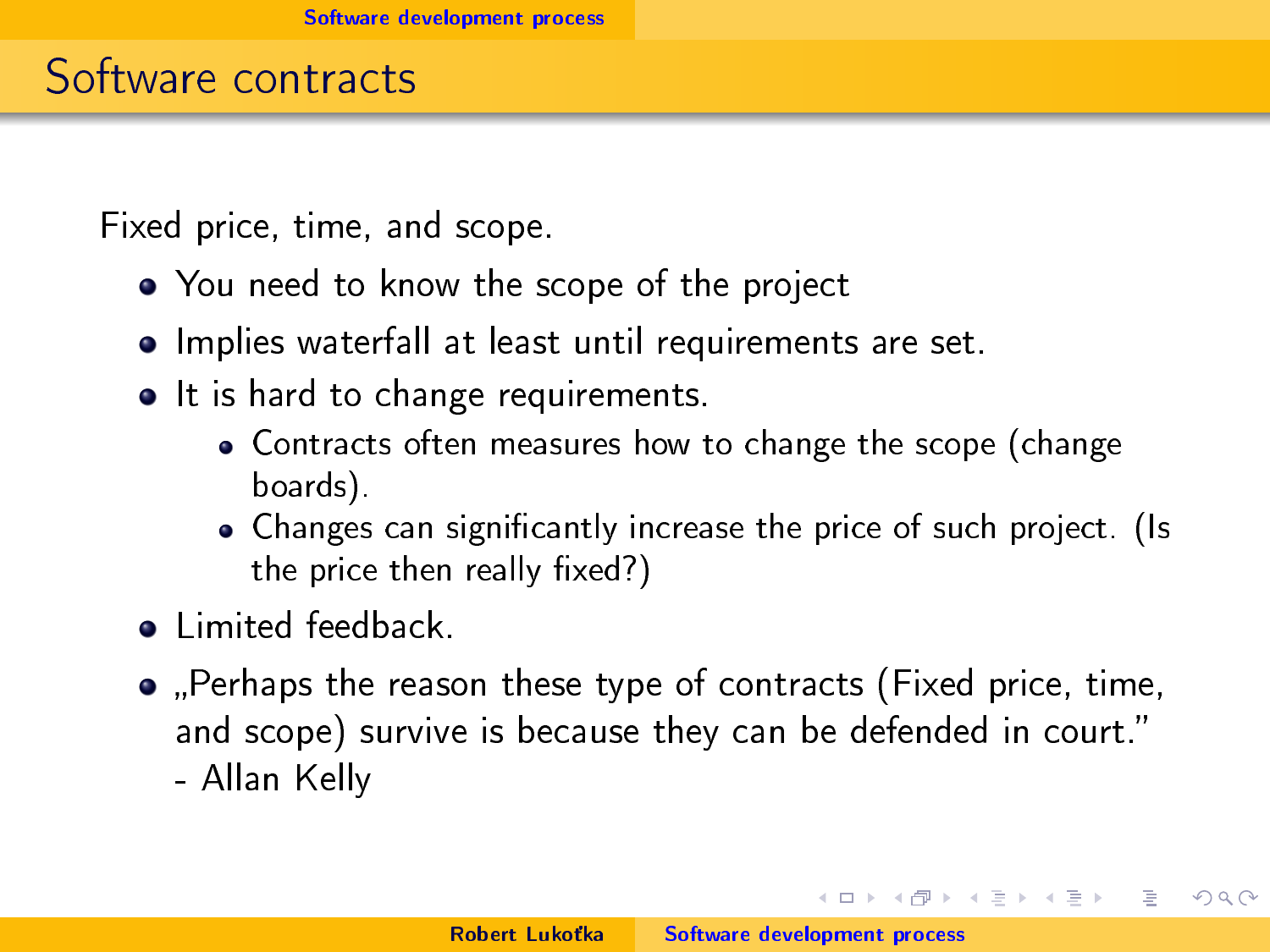Fixed price, time, and scope

- Risk on the software development side is on the developer
- The customer takes the risk that the requirements are correct Everything is OK it this suits you case.

 $1.7 + 1.7 + 1.7$ 

 $\equiv$   $\rightarrow$ 

重量 ∍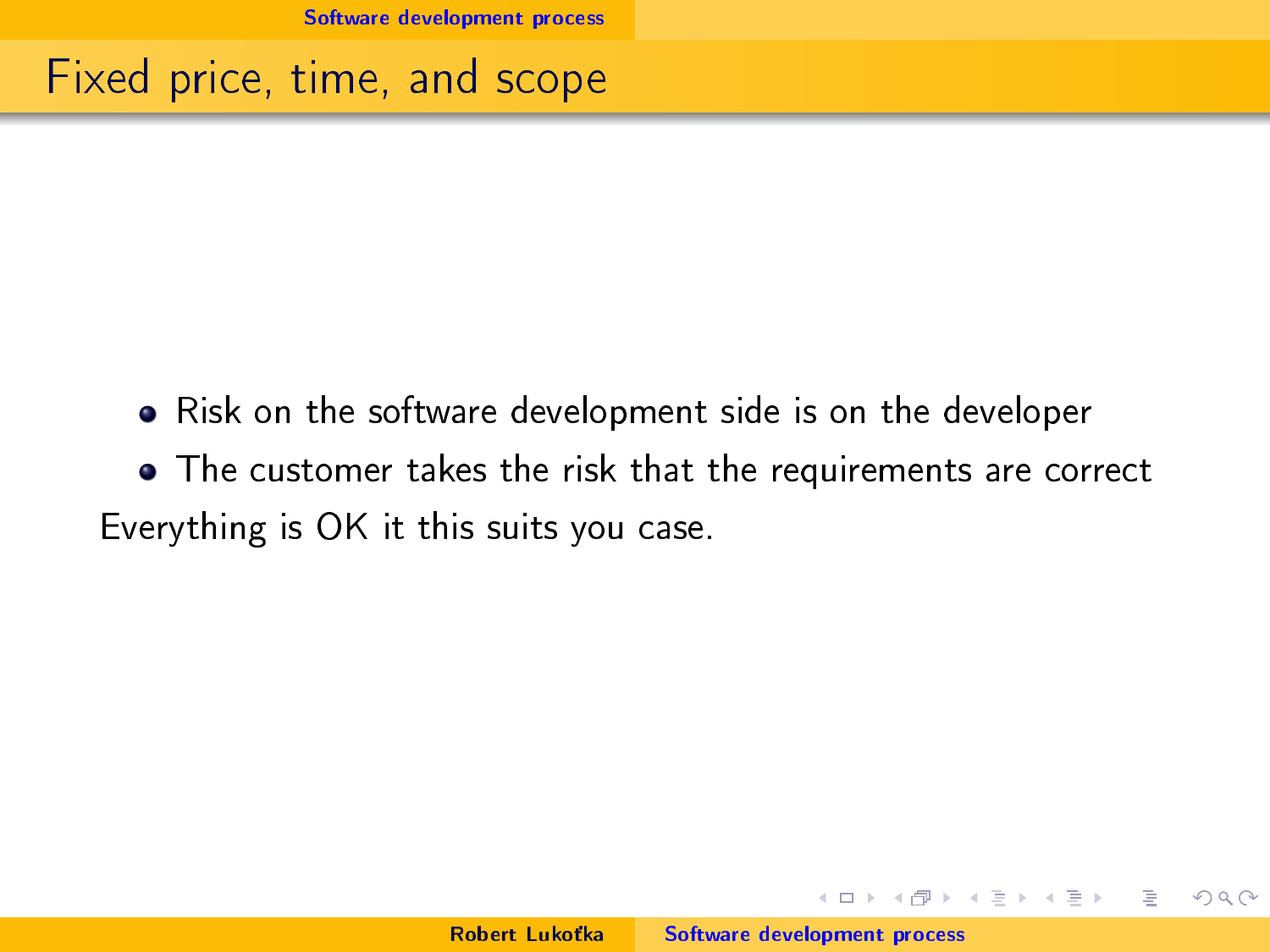#### Other type of contracts

In the case there are unknowns you cannot fix all of these

- o price
- **o** time
- **•** scope

At best, you can pink two of these.

イロト イ部 トイモト イモトー

 $\equiv$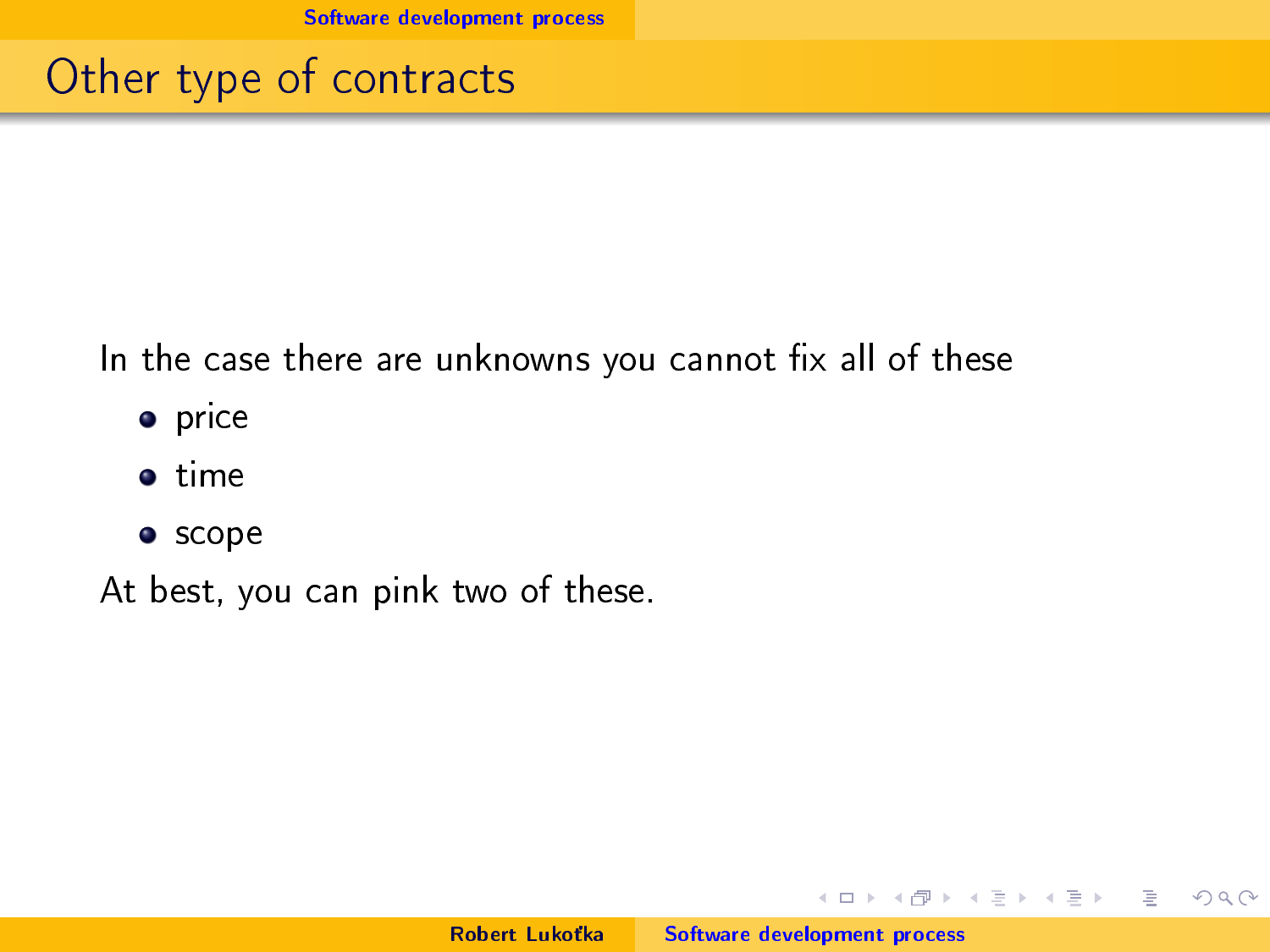### Other type of contracts

Iterative development

- Collaboration is encouraged.
- Thus it make sense to share the risks instead of sharply dividing who is responsible for what
	- While collaborating, it is often hard to say who is at fault.
	- Lawyers are expensive, the resources could be better used elsewhere.

 $4.71 \times 4.77 \times$ 

 $\equiv$   $\rightarrow$  $\rightarrow$   $\pm$   $\rightarrow$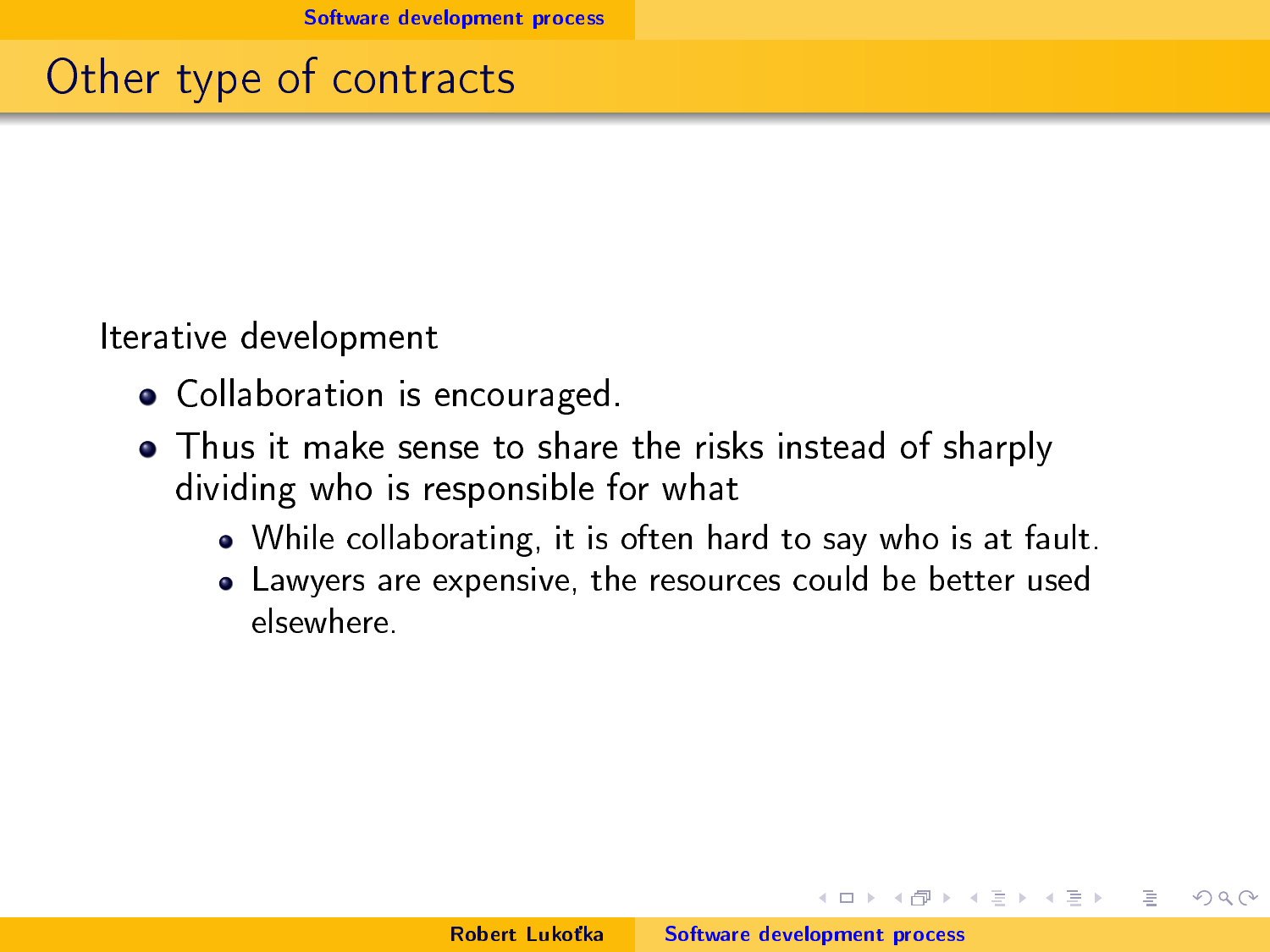# Agile contracts

Key features

- Risk sharing (both parties are interested in project success)
	- Business goals not attained, late delivery, higher cost, smaller scope, . . .
- Ability to terminate the contract at several points without major penalty.
- Contract defines processes, not requirements
	- Fail fast if one side of the contract does not believe the project.
- No detailed requirements just high level requirements and project goals.
- Measure of success is related to project goals, not requirements.

Cooperation is instrumental in such contracts.

 $4.11 \times 4.49 \times 4.31$ 

The project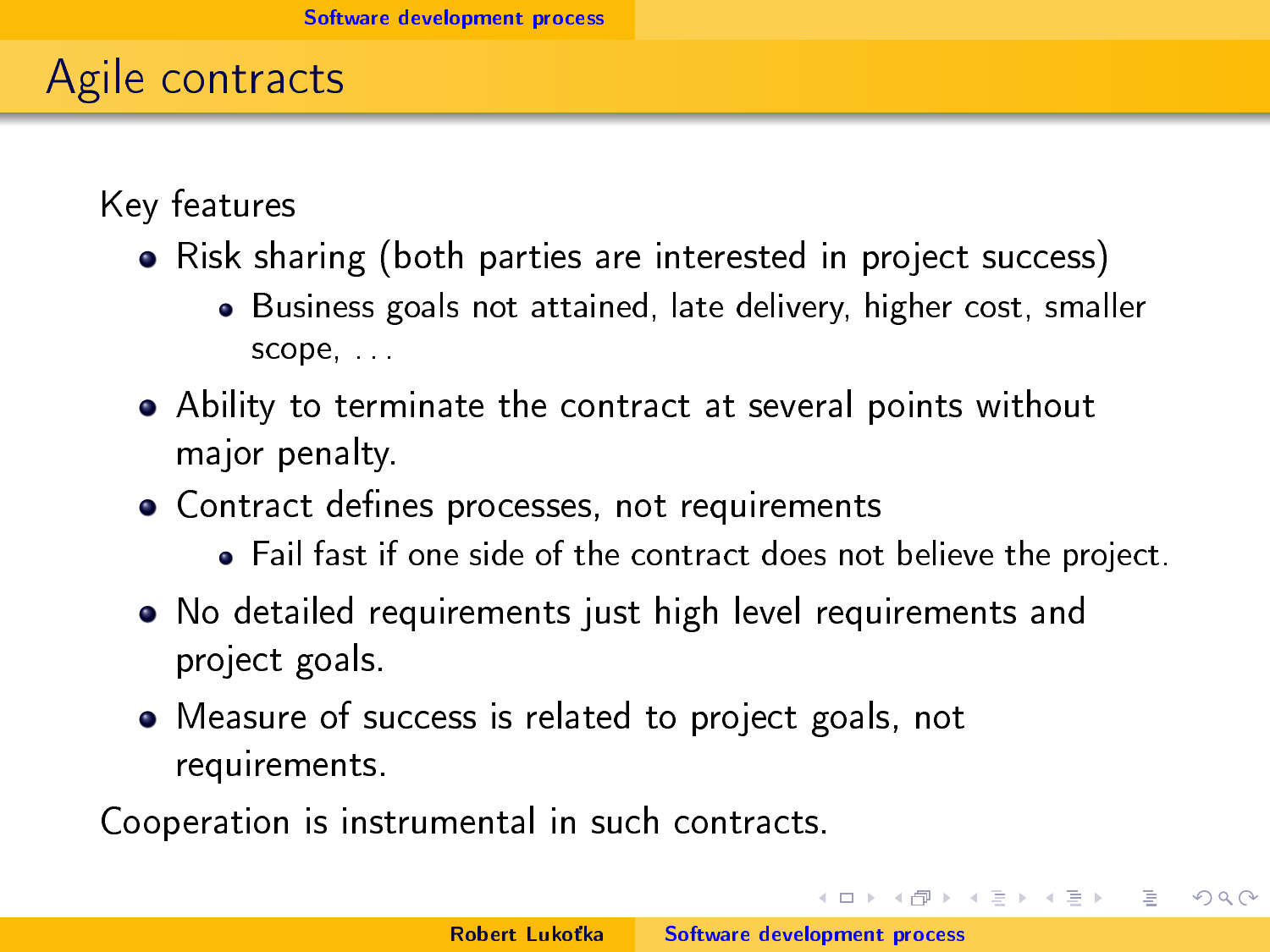Agile contract principles / choices

- Manhour payment.
- Recouring contracts.
- Payment for product (and product) only if satisfactory.
- Capped time / materials.
- Money for Nothing, Change for Free.
- Contract based on business goals.

 $1.7 + 1.7 + 1.7$ 

重量  $\equiv$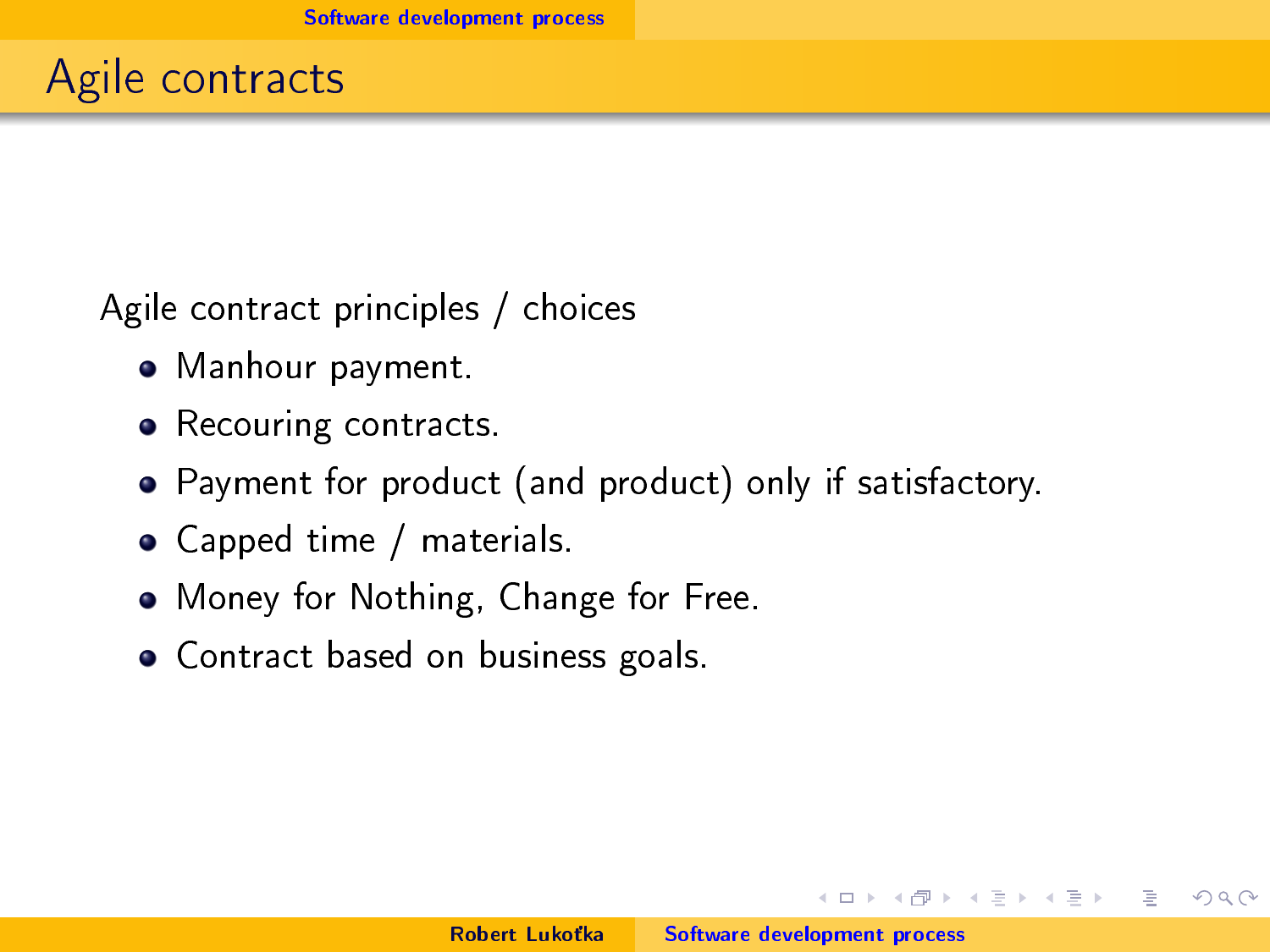Software tenders

#### How could a faculty find the company to construct its software systems?

イロト イ部 トイモト イモトー

重

 $2Q$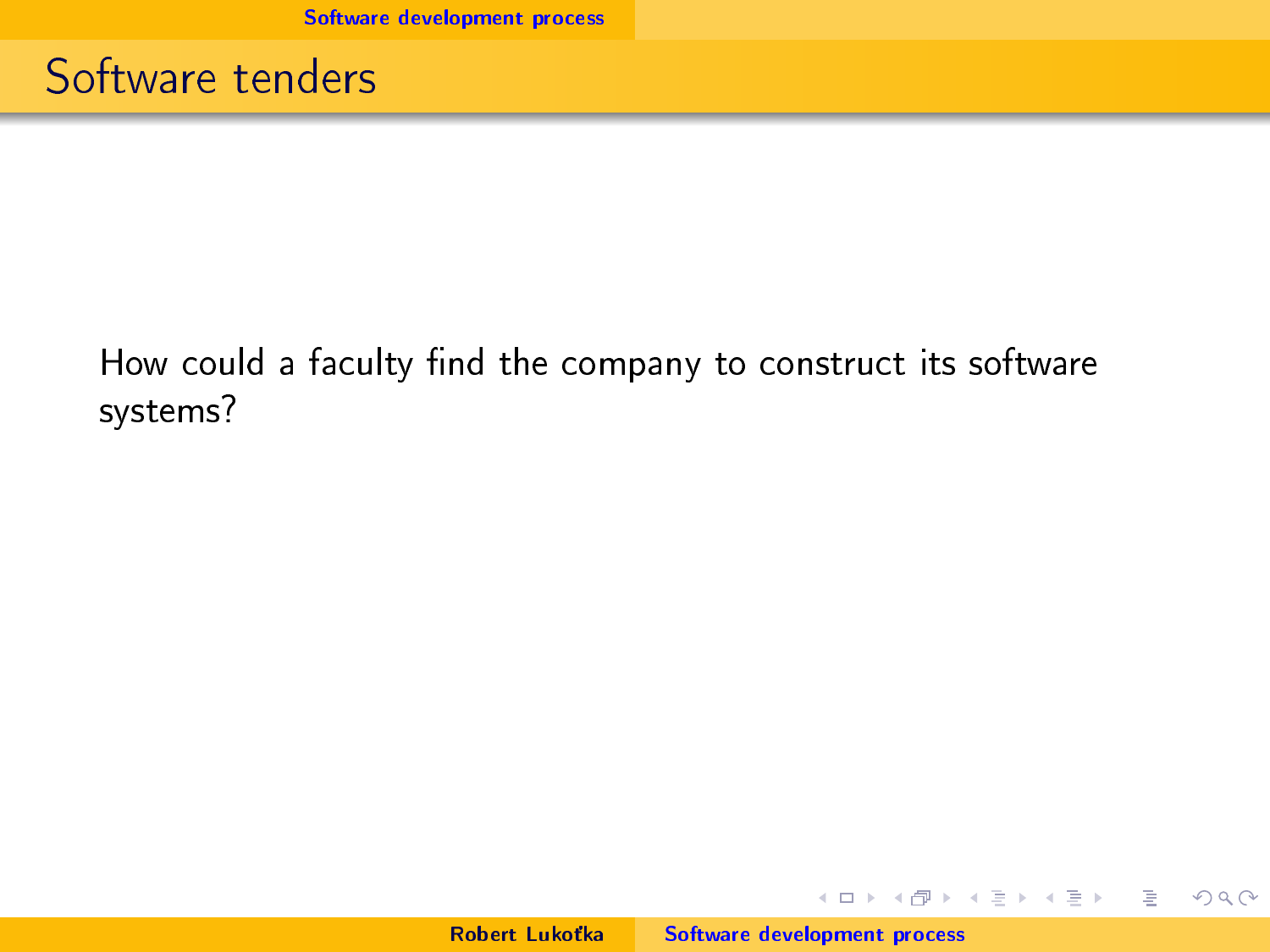How could a faculty find the company to construct its software systems?

- Fixed time price and scope contracts are prevalent.
- Such contract are usually won by companies who know how to milk the contractor on changes.

 $4.71 \times 4.77 \times$ 

 $\mathbb{B}$  is a  $\mathbb{B}$  is a

 $\equiv$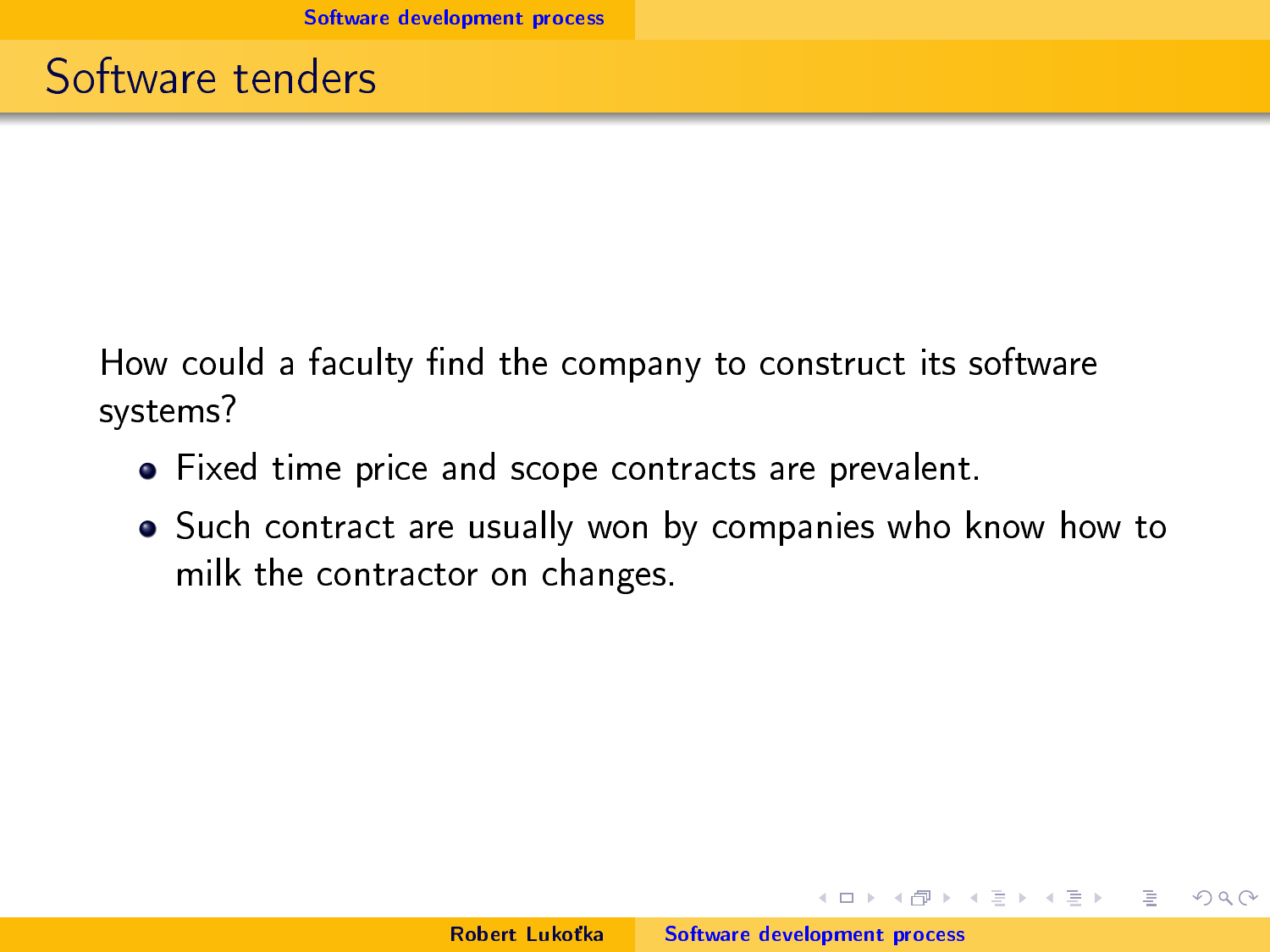#### Software tenders

- Fixed price and time.
	- Project size estimation by estimating representative epics.
	- Parallel development with various contractors at the beginning.
- Contracts based on measurable business outcomes.
	- Such a contract has various parameters which could be the evaluation criteria

イロト マ母 トマ ヨト マ ヨトー

 $\equiv$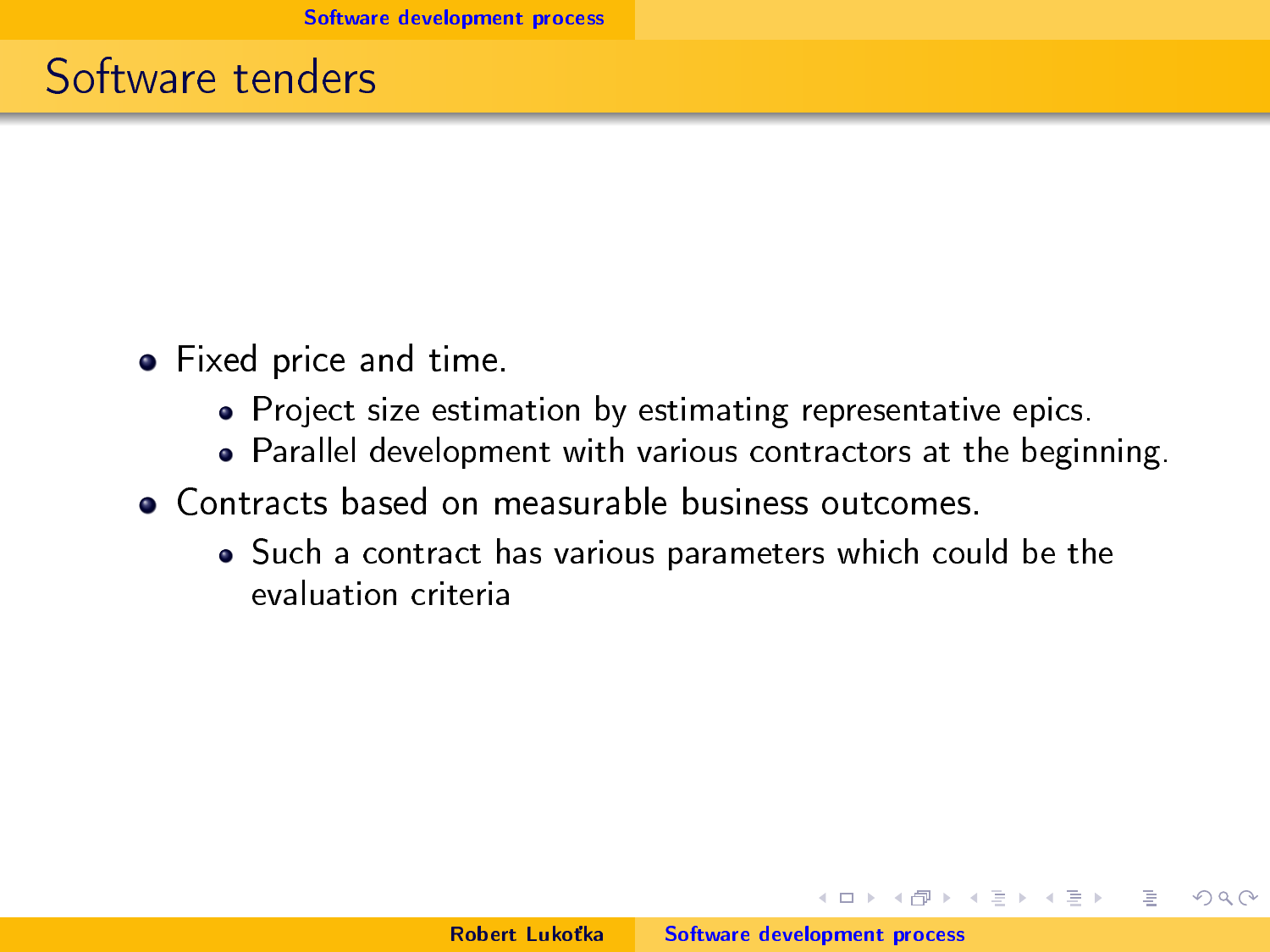Most important, to do any of these:

- Smaller projects
- Modular contracting
- Requires an architect on the customer side

Moreover

- **Standard tools**
- Open API's.
- Open source solutions should be preferred.

 $1.7 + 1.7 + 1.7$ 

 $\rightarrow$   $\pm$   $\rightarrow$ 

 $\equiv$   $\rightarrow$ 

 $\equiv$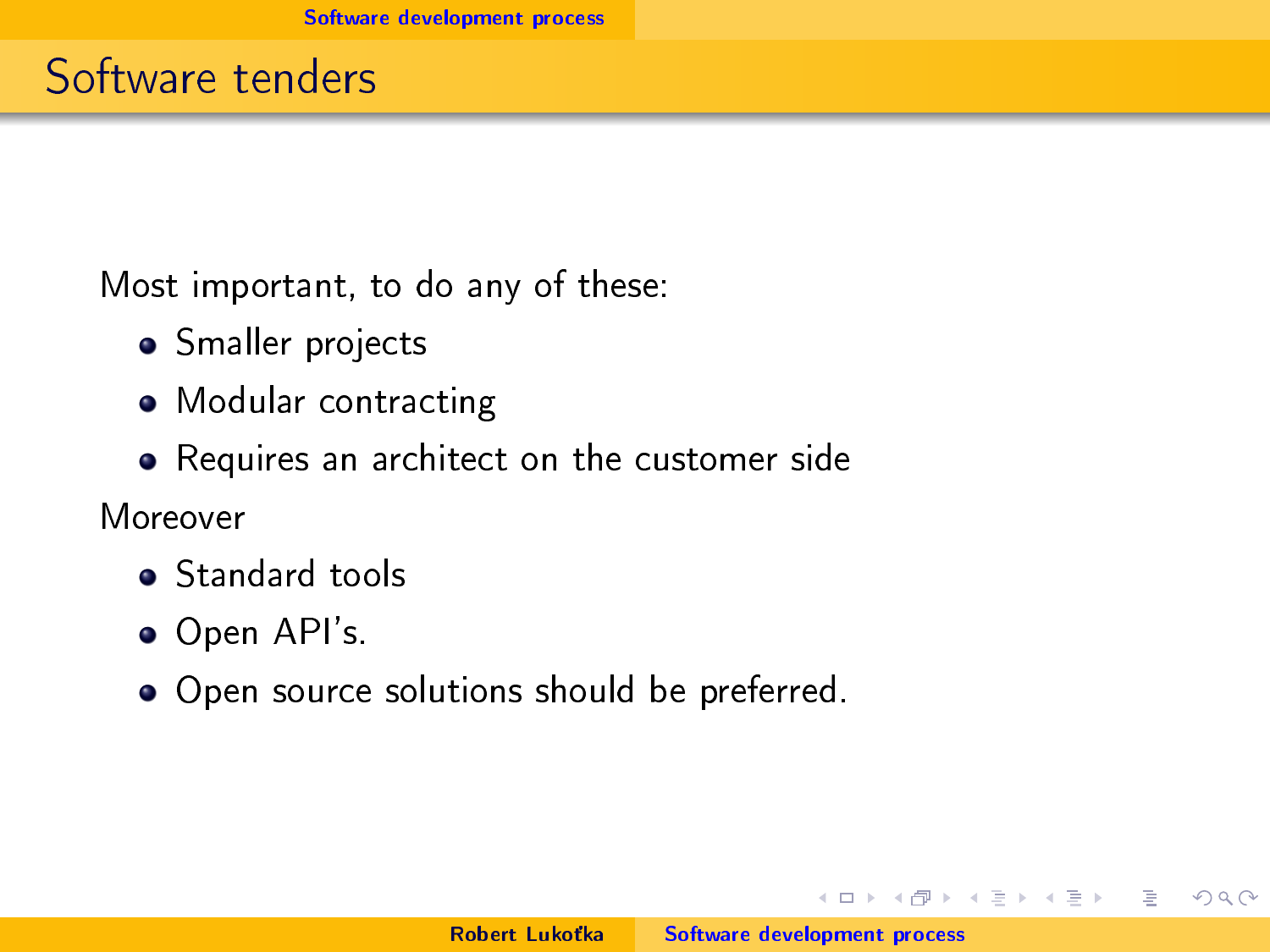- [Martin Fowler Waterfall process](https://martinfowler.com/bliki/WaterfallProcess.html)
- [Martin Fowler Scope Limbering](https://www.martinfowler.com/bliki/ScopeLimbering.html)
- [Martin Fowler Fixed price contracts](https://www.martinfowler.com/bliki/FixedPrice.html)
- [https://developex.com/blog/10-contracts-for-your-next-agile](https://developex.com/blog/10-contracts-for-your-next-agile-software-project/)[software-project/P](https://developex.com/blog/10-contracts-for-your-next-agile-software-project/)eter Stevens: 10 Contracts for your next Agile Software Project

 $1.7 + 1.7 + 1.7$ 

重量